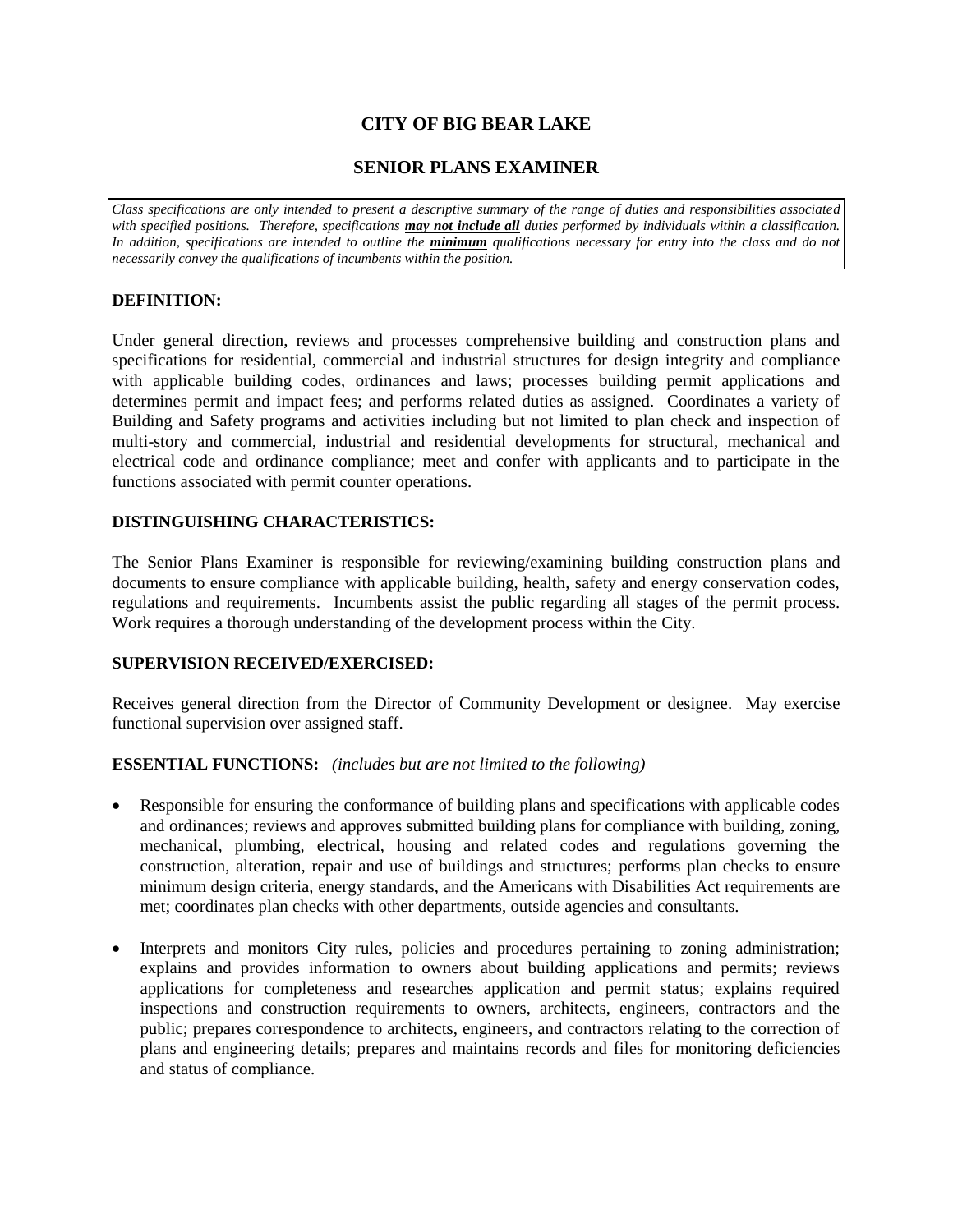#### SENIOR PLANS EXAMINER Page 2

- Assists and provides coverage for the permit counter; provides information and assistance regarding construction codes as necessary; issues and writes permits; assists in answering the more difficult questions; calculates building permits, plan check and developer fees.
- Files and logs current projects to track status; transmits plans to other divisions, departments and outside consultants as appropriate; performs code research; investigates new and substitute materials; investigates new methods of structure design; keeps informed of changes and new legislation related to assignments.
- Assists the Chief Building Official in the preparation of monthly reports, ordinances, policies and procedures; makes technical recommendations on work items to Building Inspectors.
- Participates in setting work priorities; establishes goals and objectives for assigned activities.
- Establishes positive working relationships with representatives of community organizations, State/local agencies and associations, City management and staff, and the public.
- Performs building inspections as needed.
- Performs other related duties as required.

## **PHYSICAL, MENTAL, AND ENVIRONMENTAL WORKING CONDITIONS:**

Position requires sitting, standing, walking on level and slippery surfaces, reaching, twisting, turning, kneeling, bending, stooping, squatting, crouching, grasping, crawling, and making repetitive hand movement in the performance of daily duties. The position also requires both near and far vision when inspecting work and operating assigned equipment and acute hearing is required when providing phone and face-to-face service. The need to lift, carry, pull and push tools, supplies and other equipment weighing 25 pounds or more is also required. Additionally, the incumbent in this position works outdoors in all weather conditions including wet, hot and cold along with extreme sun exposure. The position entails working in situations that may expose the employee to fumes or airborne particles, electrical shock or mechanical hazards. The nature of the work also requires the incumbent to climb ladders, use power and noise producing tools and equipment, drive motorized vehicles, work in heavy vehicle traffic conditions and often work with constant interruptions.

Some of these requirements may be accommodated for otherwise qualified individuals requiring and requesting such accommodations.

**QUALIFICATIONS:** *(The following are minimal qualifications necessary for entry into the classification.)*

## **Education and/or Experience:**

Any combination of education and experience that has provided the knowledge, skills and abilities necessary for a Plans Examiner. A typical way of obtaining the required qualifications is to possess three years of experience in the construction industry and the building trades involving work performed in conformance with standard building codes, and a high school diploma or equivalent.